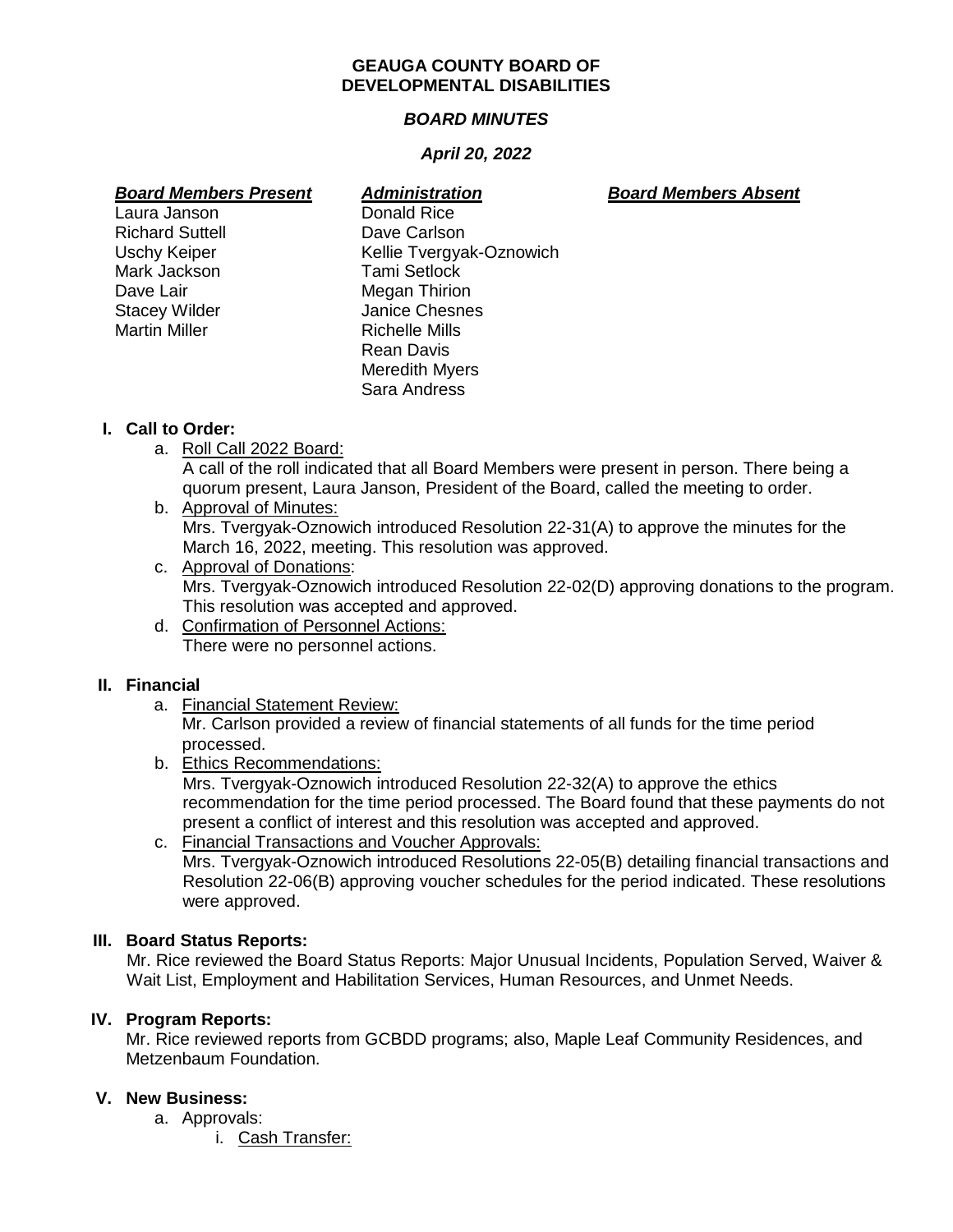Mrs. Tvergyak-Oznowich introduced Resolution 22-33(A) approving a cash transfer supporting Medicaid Waiver Match obligations. This resolution was approved.

ii. Then and Now Certification:

Mrs. Tvergyak-Oznowich introduced Resolution 22-34(A) approving a Then and Now Certification supporting tech support and software licenses. This resolution was approved.

iii. Contract Meyer Design Inc:

Mrs. Tvergyak-Oznowich introduced Resolution 22-35(A) approving the Playground Replacement Project. This resolution was approved.

iv. LFSA A.L.S. LLC:

Mrs. Tvergyak-Oznowich introduced Resolution 22-36(A) approving a Locally Funded Services Agreement with A.L.S. LLC. This resolution was approved.

v. LFSA Lisa Goldberg:

Mrs. Tvergyak-Oznowich introduced Resolution 22-37(A) approving a Locally Funded Services Agreement with Lisa Goldberg. This resolution was approved.

vi. LFSA ICF Partnership

Mrs. Tvergyak-Oznowich introduced Resolution 22-38(A) approving a Locally Funded Services Agreement with Julie Marinchick. This resolution was approved:

vii. Grant NPower Service Co:

Mrs. Tvergyak-Oznowich introduced Resolution 22-39(A) approving a grant request made by NPower Service Co. for the Project: Kindness pilot program. This resolution was approved.

viii. Grant NPower Service Co:

Mrs. Tvergyak-Oznowich introduced Resolution 22-40(A) approving a grant request made by NPower Service Co. for the Integrated Adaptive CrossFit program. This resolution was approved.

ix. Grant MLCR:

Mrs. Tvergyak-Oznowich introduced Resolution 22-41(A) approving a grant request made by MLCR for continued renovations of the Kenyon Road house. This resolution was approved.

x. Grant MLCR:

Mrs. Tvergyak-Oznowich introduced Resolution 22-42(A) approving a grant request made by MLCR for continued renovations of the Chillicothe Road house. This resolution was approved.

xi. Grant MSI:

Mrs. Tvergyak-Oznowich introduced Resolution 22-43(A) approving a grant request made by MSI to help in the purchase of a vehicle. This resolution was approved.

xii. Grant New Beginning Provider Services:

Mrs. Tvergyak-Oznowich introduced Resolution 22-44(A) approving a grant request made by New Beginning Provider Services for costs associated with transportation. This resolution was approved.

xiii. Disposal of Asset:

Mrs. Tvergyak-Oznowich introduced Resolution 22-45(A) approving to dispose of an asset due to it being damaged. This resolution was approved.

xiv. Agency Calendar:

Mrs. Tvergyak-Oznowich introduced Resolution 22-46(A) approving the agency's 2022–2023 calendar of operations. This resolution was approved.

## b. Issues

i. Tax Budget:

Mr. Carlson briefly reviewed with the Board the tax budget details.

ii. Budget Commission:

Mr. Rice briefly discussed with the Board the Auditor/budget commission and the carryover balances.

iii. Annual Goals:

Mr. Rice reviewed the annual goals with the Board.

iv. Annual Report: